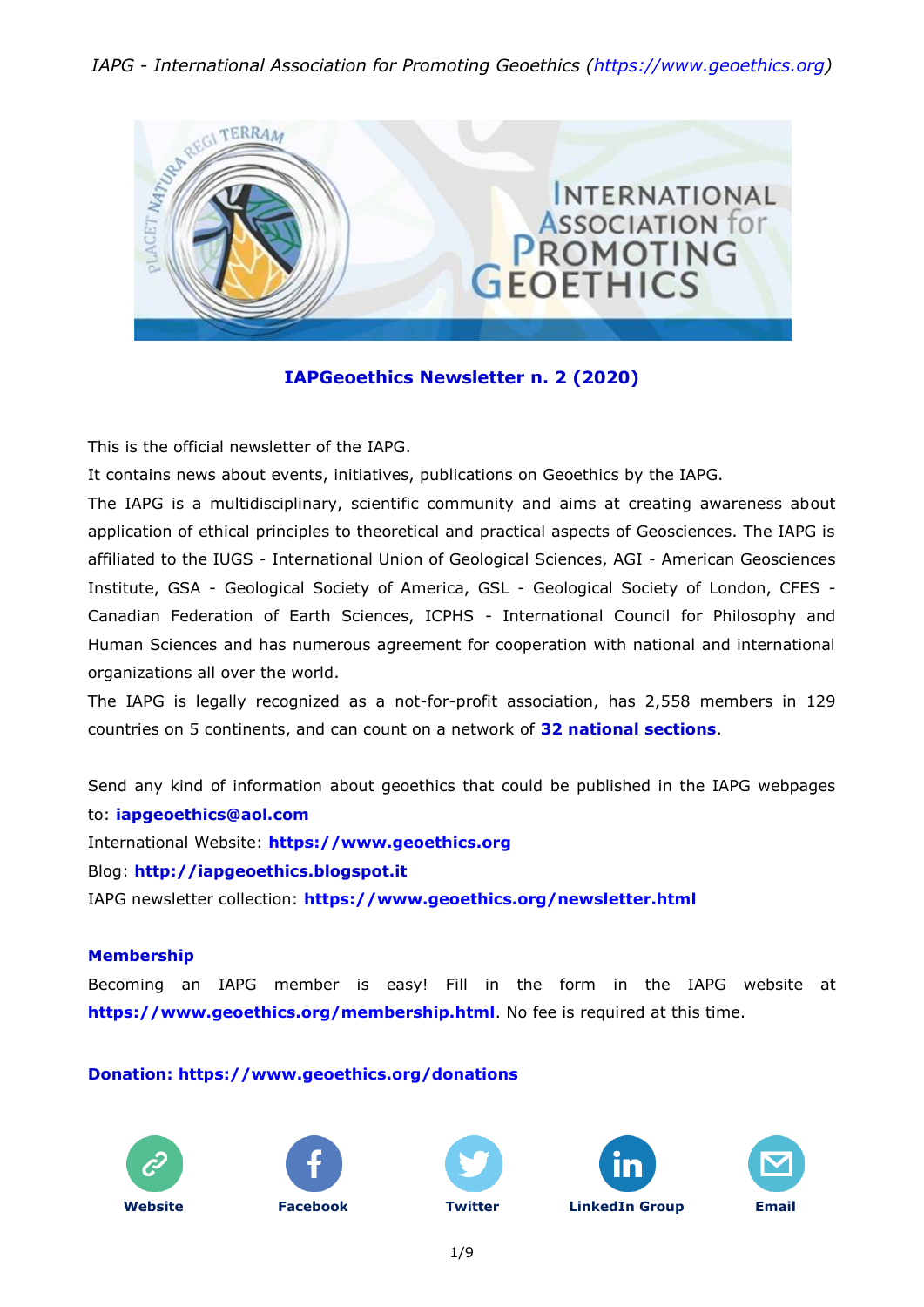# **SUMMARY**

|                          | Geoethics Medal 2020: John W. Geissman awarded                          | pag. | 3              |
|--------------------------|-------------------------------------------------------------------------|------|----------------|
| -                        | International Geoethics Day: 15 October                                 | pag. | 3              |
|                          | Webinar on Geoethics: 19 October                                        | pag. | 3              |
| $\overline{\phantom{a}}$ | Questionnaire "Geoethics in the Geosciences"                            | pag. | 4              |
| $\overline{\phantom{a}}$ | The Early Career Scientists Team (ECST) of the IAPG                     | pag. | 4              |
| $\qquad \qquad -$        | Welcome to IAPG-Chile!                                                  | pag. | 4              |
| $\overline{\phantom{a}}$ | IAPG signed an agreement for cooperation with SGCh                      | pag. | 5              |
| -                        | IAPG signed an agreement for cooperation with APG                       | pag. | 5              |
| $\overline{\phantom{a}}$ | IAPG is supporting partner of the EDIG project by iCRAG                 | pag. | 5              |
| -                        | New book: Teaching Geoethics                                            | pag. | 6              |
| -                        | New article: Geoethics for Nudging Human Practices in Times of          |      |                |
|                          | Pandemics                                                               | pag. | 6              |
| -                        | New article: Applying the Values of Geoethics for Sustainable           |      |                |
|                          | Speleotourism Development                                               | pag. | 6              |
|                          | New article: Viewing Earth and World through the Geoethical Lens        | pag. | 7              |
| $\qquad \qquad -$        | New article: A geoethical approach to the governance of social-         |      |                |
|                          | ecological systems: the case of Delta del Tordera (Cataluna)            | pag. | 7              |
| $\overline{\phantom{a}}$ | From the IAPG Blog: Geosciences for the Territory and its Ecosystems in |      |                |
|                          | a New Political Constitution for the Republic of Chile                  | pag. | $\overline{7}$ |
| $\overline{\phantom{a}}$ | From the IAPG Blog: The "robbery mining": grab the money and run        | pag. | 7              |
| -                        | From the IAPG Blog: Geosciences and Geoethics in times of Covid-19      |      |                |
|                          | pandemic. An interview to Silvia Peppoloni (IAPG Secretary General)     | pag. | 8              |
| -                        | From the IAPG Blog: Situating Geoethics in the Pandemocene, an          |      |                |
|                          | Opinion                                                                 | pag. | 8              |
|                          | Donations                                                               | pag. | 8              |
|                          | Emergency Coronavirus disease (SARS-CoV-2) Pandemic                     | pag. | 9              |

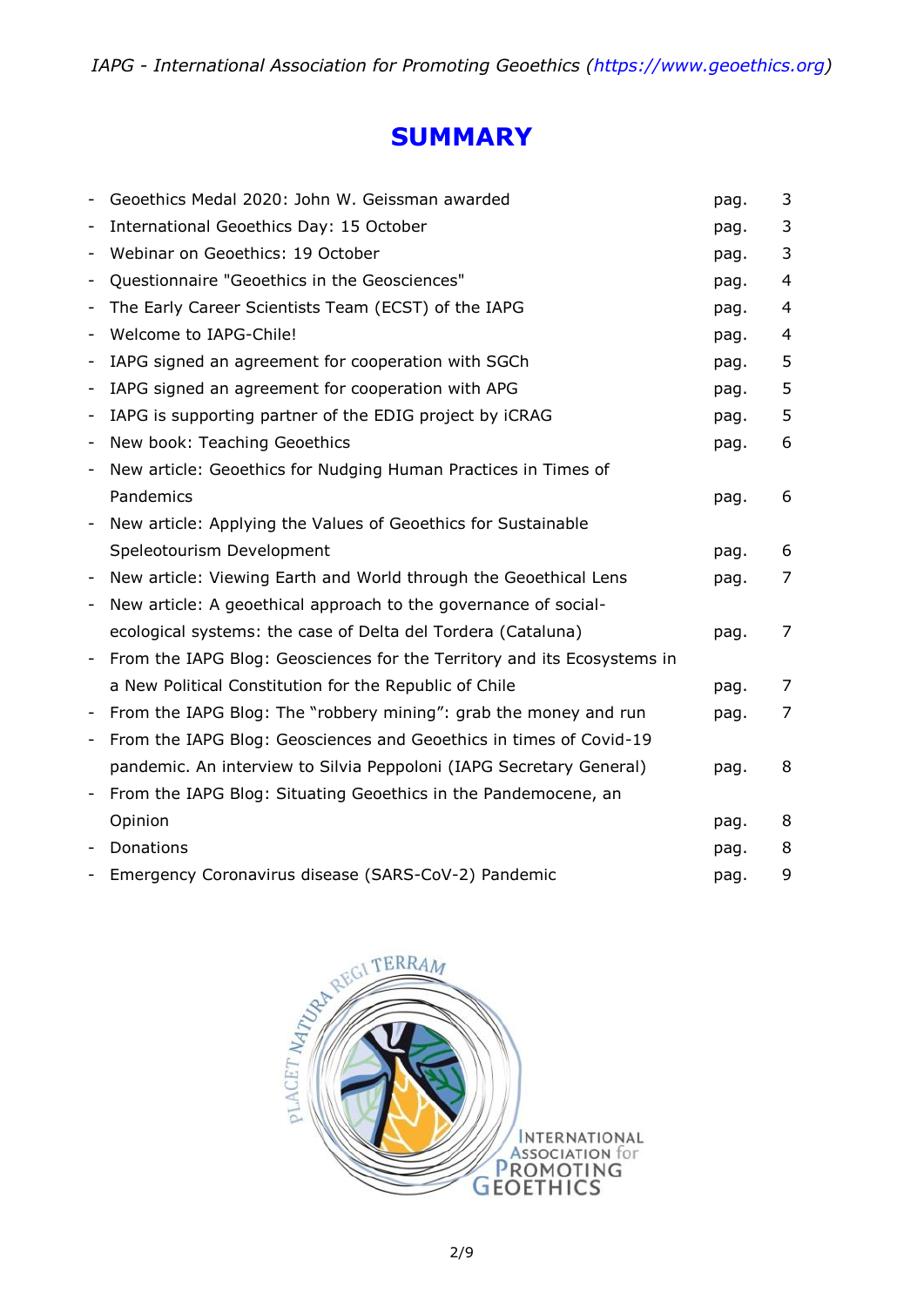



#### **Geoethics Medal 2020: John W. Geissman awarded**

"*In recognition of career-long dedication to the highest ethical standards and practices of the geoscience profession, John W. Geissman has earned recognition as the IAPG 2020 Geoethics medalist. .....*"

John was one of the early innovators who has advocated for inclusion of geoethics instruction into classes across the geoscience curriculum—an essential contribution to the long-term health and growth of the geoscience professions. And, John has addressed the persistent issues of diversity and equity in the geosciences, particularly as these affect women and people from underrepresented populations..

Read more about the 2020 Geoethics medalist: **<https://www.geoethics.org/geoethics-medal>**



#### **International Geoethics Day 2020: 15 October**

4th edition of this event that is celebrated worldwide, during the Earth Science Week and the month of the Global Ethics Day. This year the International Geoethics Day is dedicated to the early career and young geoscientists.

Theme of the International Geoethics Day 2020: **make a... Geoethical Promise!**

Hashtag: #geoethicsday2020

How to celebrate the International Geoethics Day 2020: **[https://iapgeoethics.blogspot.com/2020/10/international](https://iapgeoethics.blogspot.com/2020/10/international-geoethics-day-2020-15.html)[geoethics-day-2020-15.html](https://iapgeoethics.blogspot.com/2020/10/international-geoethics-day-2020-15.html)**

Read about the International Geoethics Day: **<https://www.geoethics.org/geoethics-day>**



#### **Webinar on Geoethics: 19 October** 17:00-18:30 CEST

The Early Career Scientists Team (ECST) of the IAPG organizes a webinar to celebrate the International Geoethics Day 2020.

Link to the webinar (Teams Live): **<http://bit.ly/IAPGWebinar>**

*Speakers*: Giuseppe Di Capua (Italy), Cristina Toma (Romania), Silvia Peppoloni (Italy), Alexandra Cardoso (Portugal), Daniel DeMiguel (Spain), Sebastian Handl (Austria), Cesar Oboni (Canada), Linda Gundersen (USA)

*Moderators*: Jonathan Rizzi (Norway/Italy) and Barbara Zambelli (Brazil)

Download the leaflet of the webinar (pdf file): **[https://f420cbad-ec08-4c39-902f](https://f420cbad-ec08-4c39-902f-b0e5afecb44a.filesusr.com/ugd/5195a5_38f01224b24e4b8894f5c33a675b4482.pdf?index=true)[b0e5afecb44a.filesusr.com/ugd/5195a5\\_38f01224b24e4b88](https://f420cbad-ec08-4c39-902f-b0e5afecb44a.filesusr.com/ugd/5195a5_38f01224b24e4b8894f5c33a675b4482.pdf?index=true) [94f5c33a675b4482.pdf?index=true](https://f420cbad-ec08-4c39-902f-b0e5afecb44a.filesusr.com/ugd/5195a5_38f01224b24e4b8894f5c33a675b4482.pdf?index=true)**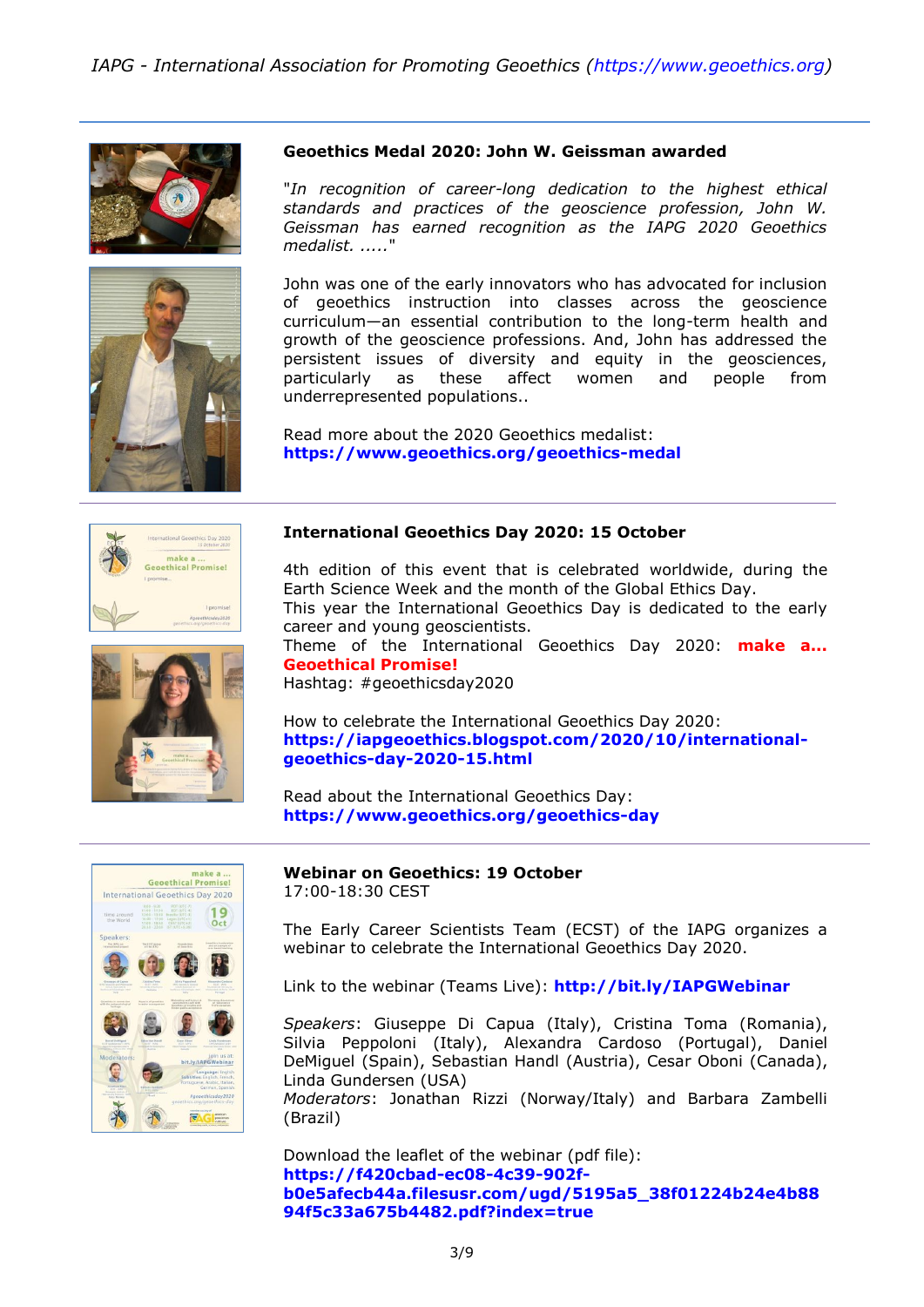

#### **Questionnaire "Geoethics in the Geosciences"**

Which is the the geoscience community's perception and awareness on the importance of the ethical and social aspects of geoscience research and practice?

The online questionnarie "Geoethics in the Geosciences" is the tool for investigating this perception and awareness in this international survey conducted by the IAPG.

Everyone can fill in the questionnaire anonymously, since its structure allows compilers to fill in it as individuals in the performance of their institutional/professional activities, without implying personal data or information related to their private life.

This international survey is partially funded by the IUGS - International Union of Geological Sciences.

Everyone is invited to fill in the questionnaire. Help us in this international survey. Share the link to fill in the questionnaire with your colleagues.

Thank you very much for your cooperation.

The questionnaire can fill in here: **<https://form.jotformeu.com/93223788145362>**





## **The Early Career Scientists Team (ECST) of the IAPG**

The IAPG considers the ECST as its outpost and one of its greater strengths. The IAPG believes that early career and young scientists can indicate needs and expectations on the future of geosciences. They can help to give a perspective updated and adhering to the new challenges that geoscientists have to face. They can also report new instances from the society, identifying the potential innovative contributions that geosciences can provide to society.

The ECST board is formed by: Daniel De Miguel (Spain) - Spokeperson; Ndivhuwo Cecilia Mukosi (South Africa); Sebastian Handl (Austria); Cristina Toma (Romania); Cesar Oboni (Canada); Bárbara Zambelli (Brazil); Jonathan Rizzi (Italy/Norway); Alexandra Cardoso (Portugal).

The IAPG thanks Flavia Strani (Sapienza University of Rome, Italy) to have drawn the ECST logo.

IAPG-ECST page: **<https://www.geoethics.org/ecst>**



#### **Welcome to IAPG-Chile!**

The section is officially established on 15 July 2020 and will work under the responsibility of Luisa Pinto Lincoñir (University of Chile).

IAPG-Chile is also the Geoethics Group of the Chilean Geological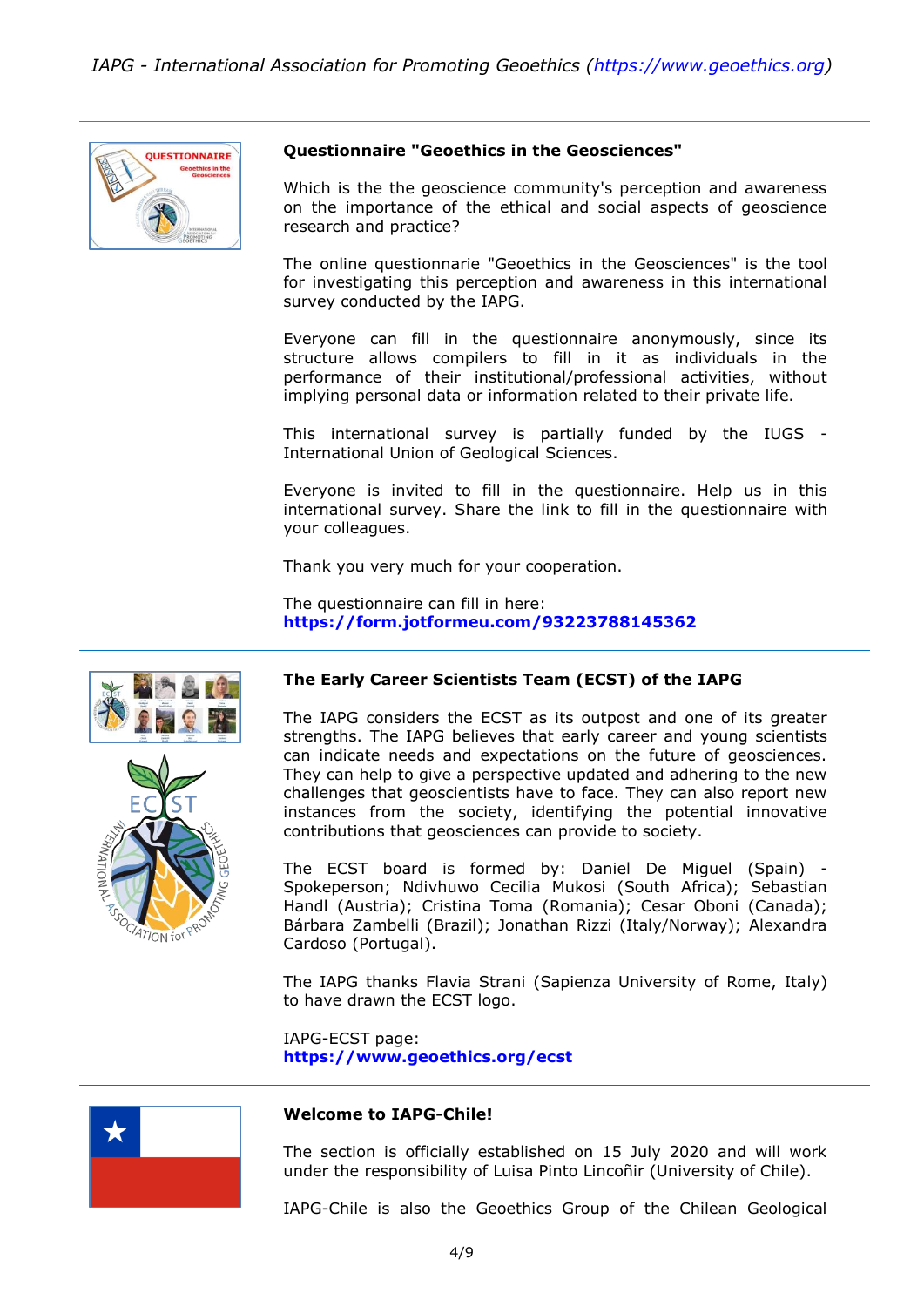*IAPG - International Association for Promoting Geoethics (https://www.geoethics.org)*



Society (SGCh), as established by the agreement signed on 15 July 2020 by the IAPG and the SGCh.

IAPG-Chile is the thirty-second section of the IAPG.

Read more: **[http://iapgeoethics.blogspot.com/2020/08/the-iapg](http://iapgeoethics.blogspot.com/2020/08/the-iapg-section-of-chile-welcome-to.html)[section-of-chile-welcome-to.html](http://iapgeoethics.blogspot.com/2020/08/the-iapg-section-of-chile-welcome-to.html)**



#### **IAPG signed an agreement for cooperation with SGCh**

On 15 July 2020, the IAPG signed an agreement for cooperation with the SGCh - [Sociedad Geológica de Chile.](https://sociedadgeologica.cl/)

The aim of this agreement is to develop a coordinated activity for promoting initiatives and events discussing the ethical, social and cultural implications of geosciences in Chile.

SGCh agrees to support the ["Cape Town Statement on Geoethics"](https://www.geoethics.org/ctsg) (that contains the [Geoethical Promise\)](https://www.geoethics.org/geopromise) and to be included among the list of supporting organizations of the statement.

Since SGCh established a Geoethics Group in 2019, that expressed the interest to act in Chile as a section of the IAPG, both parties agree to officially recognizes the Geoethics Group of the SGCh as the Chilean section of the IAPG (IAPG-Chile).

#### Read more: **<https://www.geoethics.org/affiliations-agreements>**



#### **IAPG signed an agreement for cooperation with APG**

On 13 July 2020, the IAPG signed an agreement for cooperation with the APG - [Associação Portuguesa de Geólogos.](http://www.apgeologos.pt/)

The aim of this agreement is to develop a coordinated activity for promoting initiatives and events discussing the ethical, social and cultural implications of geosciences in Portugal.

APG agrees to support the ["Cape Town Statement on Geoethics"](https://www.geoethics.org/ctsg) (that contains the [Geoethical Promise\)](https://www.geoethics.org/geopromise) and to be included among the list of supporting organizations of the statement.

Read more: **<https://www.geoethics.org/affiliations-agreements>**



#### **IAPG is supporting partner of the EDIG project by iCRAG**

The iCRAG - Irish Centre for Research in Applied Geosciences launched the Equality, Diversity, and Inclusion in Geoscience (EDIG) project. The IAPG is supporting partner of this project.

The Equality, Diversity, and Inclusion in Geoscience (EDIG) project was started by a group of geoscientists who are working together to better understand the impact of prejudice, inequity, sexism, bias, exclusion, and discrimination within the larger geoscience community. EDIG's aim is to look at newly emerging issues and address those that are stubbornly persistent in the geoscience sector. Through listening and learning, EDIG intends to stimulate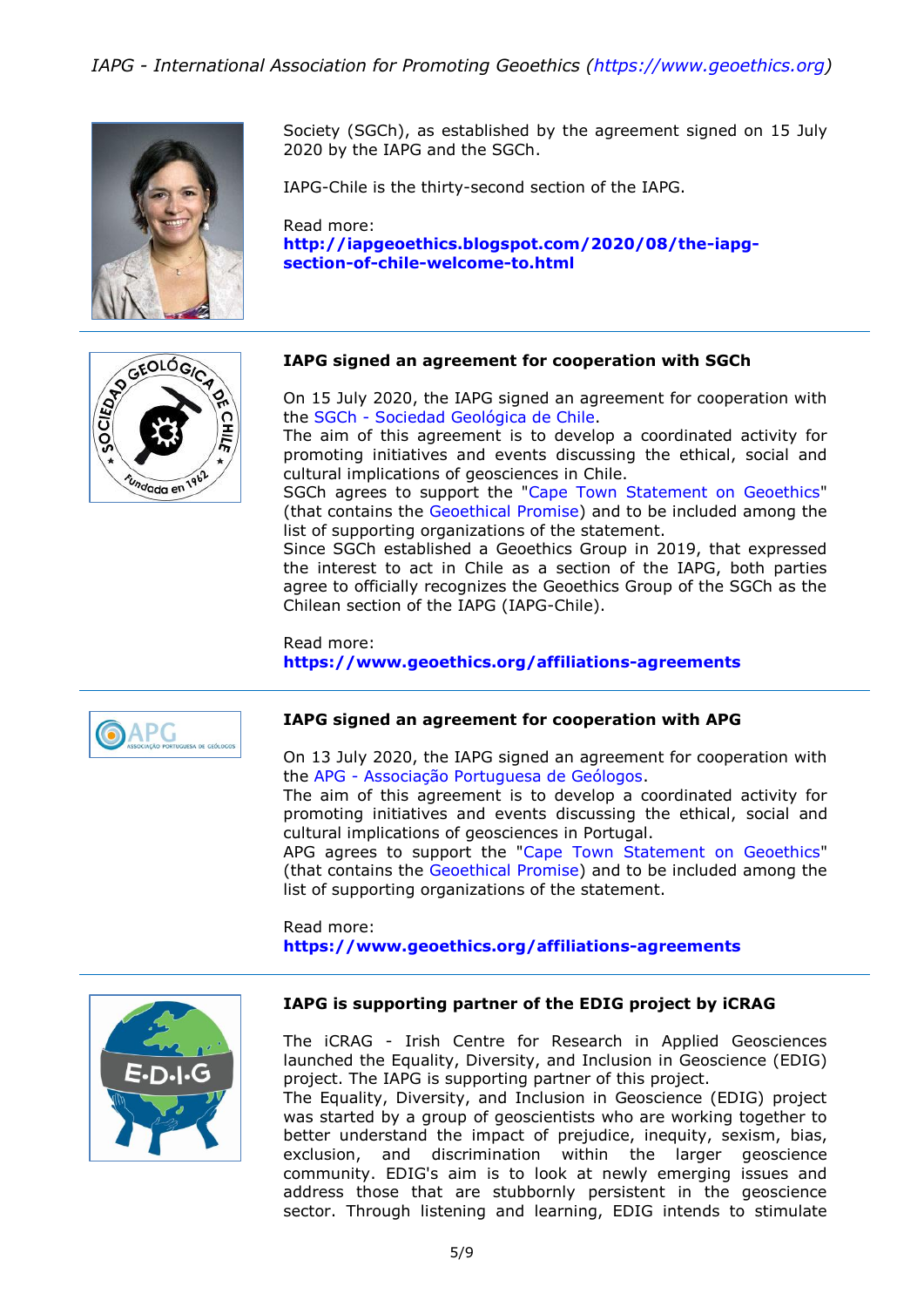new ideas and innovative approaches to tackling systemic inequalities.

Read more about the EDIG project in the ICRAG website: **<https://www.icrag-centre.org/edig/>**

Download the EDIG project leaflet (pdf): **[https://f420cbad-ec08-4c39-902f](https://f420cbad-ec08-4c39-902f-b0e5afecb44a.filesusr.com/ugd/5195a5_c5054062c10843ff8f1980c315b841d4.pdf?index=true)[b0e5afecb44a.filesusr.com/ugd/5195a5\\_c5054062c10843ff8](https://f420cbad-ec08-4c39-902f-b0e5afecb44a.filesusr.com/ugd/5195a5_c5054062c10843ff8f1980c315b841d4.pdf?index=true) [f1980c315b841d4.pdf?index=true](https://f420cbad-ec08-4c39-902f-b0e5afecb44a.filesusr.com/ugd/5195a5_c5054062c10843ff8f1980c315b841d4.pdf?index=true)**



#### **New book: Teaching Geoethics**

This e-Book was a deliverable of the [Erasmus+ project GOAL](https://www.geoethics.org/participation-in-projects)  ["Geoethics Outcomes and Awareness Learning".](https://www.geoethics.org/participation-in-projects) It can be downloaded for free and cited as follows:

*Vasconcelos Clara, Schneider-Voß Susanne, and Peppoloni Silvia (Eds.). Teaching Geoethics - Resources for higher education. 2020, U.Porto Edições, 207 pp., https://doi.org/10.24840/978-989-746- 254-2*

Free download (pdf): **[https://f420cbad-ec08-4c39-902f](https://f420cbad-ec08-4c39-902f-b0e5afecb44a.filesusr.com/ugd/5195a5_921c3717df594e60bbef0a11cd83ad50.pdf?index=true)[b0e5afecb44a.filesusr.com/ugd/5195a5\\_921c3717df594e60](https://f420cbad-ec08-4c39-902f-b0e5afecb44a.filesusr.com/ugd/5195a5_921c3717df594e60bbef0a11cd83ad50.pdf?index=true) [bbef0a11cd83ad50.pdf?index=true](https://f420cbad-ec08-4c39-902f-b0e5afecb44a.filesusr.com/ugd/5195a5_921c3717df594e60bbef0a11cd83ad50.pdf?index=true)**



#### **New article: Geoethics for Nudging Human Practices in Times of Pandemics**

It can be downloaded for free and cited as follows:

*Marone E. and Bohle M. (2020). Geoethics for Nudging Human Practices in Times of Pandemics. Sustainability, 12(18), 7271, https://doi.org/10.3390/su12187271*

Free download (pdf): **[https://f420cbad-ec08-4c39-902f](https://f420cbad-ec08-4c39-902f-b0e5afecb44a.filesusr.com/ugd/5195a5_6ab91f77c9b24b33a3f00d403ed94a81.pdf?index=true)[b0e5afecb44a.filesusr.com/ugd/5195a5\\_6ab91f77c9b24b33](https://f420cbad-ec08-4c39-902f-b0e5afecb44a.filesusr.com/ugd/5195a5_6ab91f77c9b24b33a3f00d403ed94a81.pdf?index=true) [a3f00d403ed94a81.pdf?index=true](https://f420cbad-ec08-4c39-902f-b0e5afecb44a.filesusr.com/ugd/5195a5_6ab91f77c9b24b33a3f00d403ed94a81.pdf?index=true)**



#### **New article: Applying the Values of Geoethics for Sustainable Speleotourism Development**

It can be downloaded for free and cited as follows:

*Antić A., Peppoloni S., Di Capua G. (2020). Applying the Values of Geoethics for Sustainable Speleotourism Development. Geoheritage, 12(3):73, 1-9, https://doi.org/10.1007/s12371-020-00504-0*

Free download (pdf): **[https://f420cbad-ec08-4c39-902f](https://f420cbad-ec08-4c39-902f-b0e5afecb44a.filesusr.com/ugd/5195a5_028ecb1f220442ea82f2b09d1b518252.pdf?index=true)[b0e5afecb44a.filesusr.com/ugd/5195a5\\_028ecb1f220442ea](https://f420cbad-ec08-4c39-902f-b0e5afecb44a.filesusr.com/ugd/5195a5_028ecb1f220442ea82f2b09d1b518252.pdf?index=true) [82f2b09d1b518252.pdf?index=true](https://f420cbad-ec08-4c39-902f-b0e5afecb44a.filesusr.com/ugd/5195a5_028ecb1f220442ea82f2b09d1b518252.pdf?index=true)**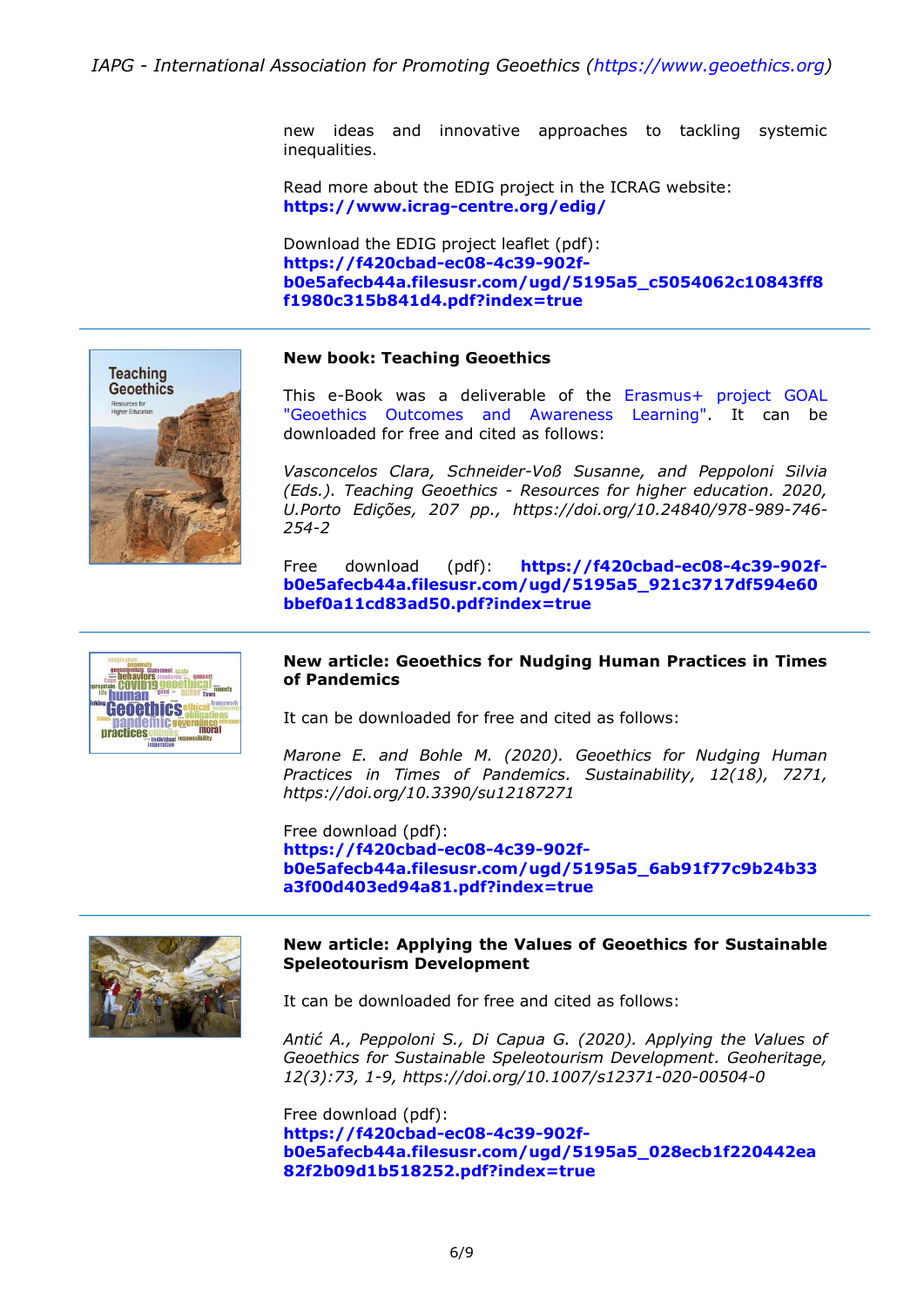

#### **New article: Viewing Earth and World through the Geoethical Lens**

It can be downloaded for free and cited as follows:

*Bohle M., Peppoloni S., and Marone E. (2020). Viewing Earth and World through the Geoethical Lens. Human Futures, Issue 2, 28-29, https://issuu.com/wfsf.president/docs/issue\_2\_2020\_hf\_final\_4\_sept*

Free download (pdf): **[https://f420cbad-ec08-4c39-902f](https://f420cbad-ec08-4c39-902f-b0e5afecb44a.filesusr.com/ugd/5195a5_92d208887ebf49f59a1af22c02ad210c.pdf?index=true)[b0e5afecb44a.filesusr.com/ugd/5195a5\\_92d208887ebf49f59](https://f420cbad-ec08-4c39-902f-b0e5afecb44a.filesusr.com/ugd/5195a5_92d208887ebf49f59a1af22c02ad210c.pdf?index=true) [a1af22c02ad210c.pdf?index=true](https://f420cbad-ec08-4c39-902f-b0e5afecb44a.filesusr.com/ugd/5195a5_92d208887ebf49f59a1af22c02ad210c.pdf?index=true)**



#### **New article: A geoethical approach to the governance of social-ecological systems: the case of Delta del Tordera (Cataluna)**

It can be downloaded for free and cited as follows:

*Bellaubi F., Mallarach J.M., and Sardá R. (2020). A geoethical approach to the governance of social-ecological systems: the case of Delta del Tordera (Cataluna). Actas XI Congreso Ibérico de Gestión y Planificación del Agua, 787–800*

Free download (pdf): **[https://f420cbad-ec08-4c39-902f](https://f420cbad-ec08-4c39-902f-b0e5afecb44a.filesusr.com/ugd/5195a5_469dad5d907f4dbbbf81712237f5efd5.pdf?index=true)[b0e5afecb44a.filesusr.com/ugd/5195a5\\_469dad5d907f4dbb](https://f420cbad-ec08-4c39-902f-b0e5afecb44a.filesusr.com/ugd/5195a5_469dad5d907f4dbbbf81712237f5efd5.pdf?index=true) [bf81712237f5efd5.pdf?index=true](https://f420cbad-ec08-4c39-902f-b0e5afecb44a.filesusr.com/ugd/5195a5_469dad5d907f4dbbbf81712237f5efd5.pdf?index=true)**



#### **From the IAPG Blog: Geosciences for the Territory and its Ecosystems in a New Political Constitution for the Republic of Chile**

(by José Martín Cabello Lechuga, Chile)

"*... for a New Constitution, it is recommended to include at least one preamble recognizing the country as a rich and diverse territory in terms of its biotic and mineral nature, the greatest value of which lies in the human beings who inhabit it with a commitment to protect and sustainably develop its environmental ecosystems, reflecting it in an appropriate territorial order, legal, political and administrative. ...*"

Read the article in the IAPG Blog: **[http://iapgeoethics.blogspot.com/2020/08/geosciences-for](http://iapgeoethics.blogspot.com/2020/08/geosciences-for-territory-and-its.html)[territory-and-its.html](http://iapgeoethics.blogspot.com/2020/08/geosciences-for-territory-and-its.html)**



#### **From the IAPG Blog: The "robbery mining": grab the money and run**

(by Nicola Careddu, Italy)

"*... If the objective of mining is to dig out only what can make higher earnings on a short term, then "raubbau" looks more like a bank robbery: grab the money and run ...*"

Read the article in the IAPG Blog: **[https://iapgeoethics.blogspot.com/2020/06/the-robbery](https://iapgeoethics.blogspot.com/2020/06/the-robbery-mining-grab-money-and-run.html)[mining-grab-money-and-run.html](https://iapgeoethics.blogspot.com/2020/06/the-robbery-mining-grab-money-and-run.html)**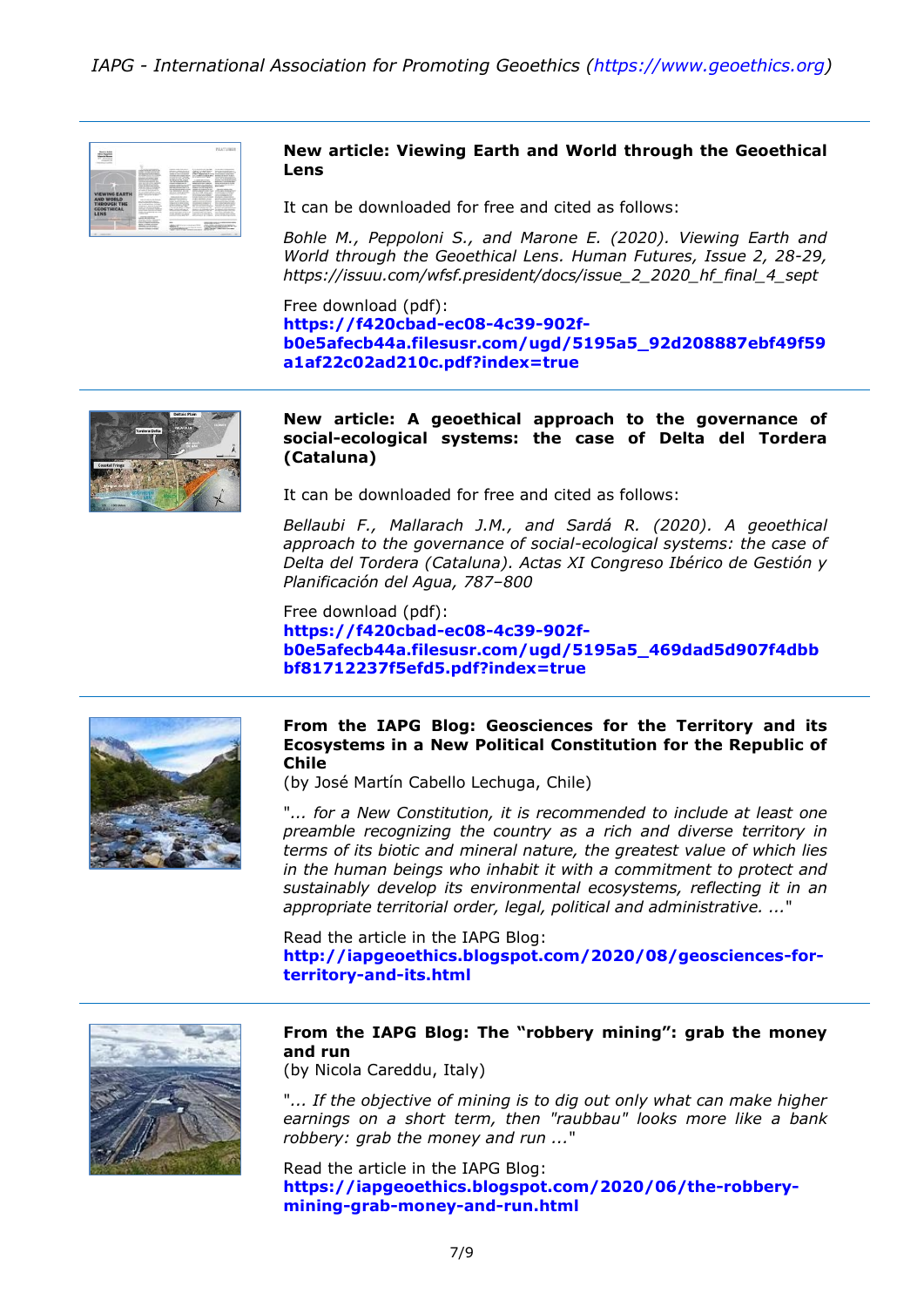

**From the IAPG Blog: Geosciences and Geoethics in times of Covid-19 pandemic. An interview to Silvia Peppoloni (IAPG Secretary General)**

"... Geoscientists are social and political actors. The profound *meaning of their activity lies in improving the knowledge we have of the planet for the benefit of humanity. That knowledge shapes the idea we have about the world and its social and ecological relationships ...*"

Read the article in the IAPG Blog: **[https://iapgeoethics.blogspot.com/2020/05/geosciences](https://iapgeoethics.blogspot.com/2020/05/geosciences-and-geoethics-in-times-of.html)[and-geoethics-in-times-of.html](https://iapgeoethics.blogspot.com/2020/05/geosciences-and-geoethics-in-times-of.html)**



**From the IAPG Blog: Situating Geoethics in the Pandemocene, an Opinion**

(by Martin Bohle, Germany)

"*... geosciences are instrumental in making anthropogenic global change happen, that making it a Pandemic. Therefore, geoscientists are its co-architects who should assume the responsibility that comes with their role as agents of technology-driven change. ...*"

Read the article in the IAPG Blog: **[https://iapgeoethics.blogspot.com/2020/05/situating](https://iapgeoethics.blogspot.com/2020/05/situating-geoethics-in-pandemocene.html)[geoethics-in-pandemocene.html](https://iapgeoethics.blogspot.com/2020/05/situating-geoethics-in-pandemocene.html)**

# **Donations**



#### **[SUPPORT THE IAPG, MAKE YOUR DONATION!](http://www.geoethics.org/donations)**

IAPG lives through donations and personal funds of its members. Please, **use the following bank coordinates** for your donations:

Bank: UniCredit Account name: IAPG ONLUS IBAN: IT07Q0200805070000102550237 BIC/SWIFT: UNCRITM1C25

**or make a donation by credit card through PayPal**. Click the button "Donate"

Donations: **<https://www.geoethics.org/donations>**